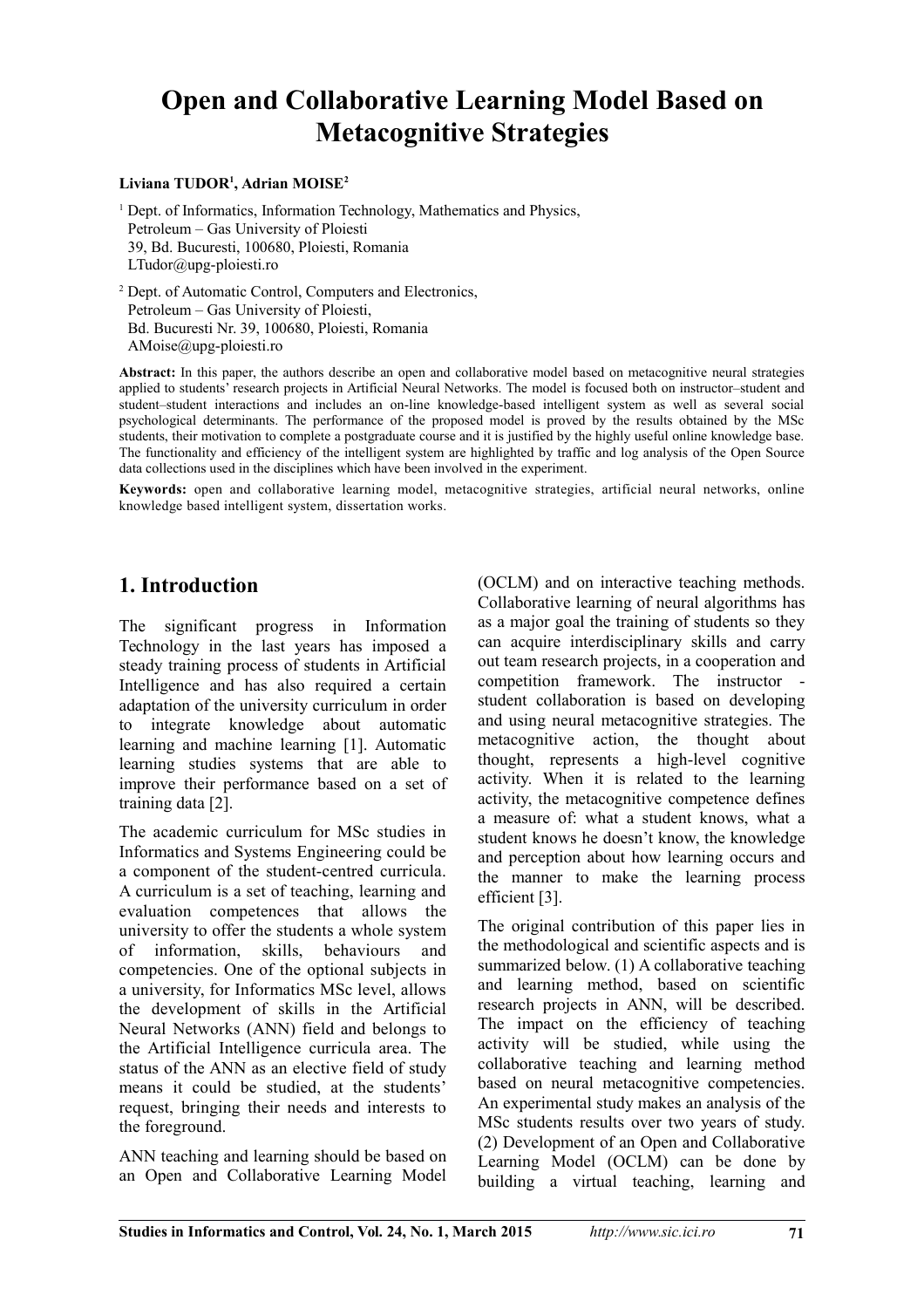evaluation environment; that means, a software package that combines Web technologies with Artificial Intelligence techniques applied to education. The adaptation process of the OCLM to the MSc students' expectations is done by developing intelligent systems based on online knowledge.

The paper is structured as follows. In the section titled *Related works* the authors present the main research results in using Artificial Intelligence methods and techniques for teaching and learning activities and how this paper is related to the already known literature. The section titled *Design of open and collaborative learning* describes the open and collaborative learning steps as well as the scaffolding strategies based on specific questions technique. The section titled *Developing metacognitive neural strategies,* describes a method to develop metacognitive neural strategies for ANN research projects. The section titled *Developing an open and collaborative learning model* shows the OCLM architecture and its components. The experimental study, the OCLM performance analysis as well as the results of testing the online knowledge-based intelligent system are all shown in the section titled *A pedagogical experiment with OCLM*. The *Conclusions* section summarizes the main contributions of the study.

# **2. Related Works**

Over the last decades, research in the field of Artificial Intelligence applied to Education has brought to the fore Intelligent Learning Environments (ILE), Intelligent Tutoring Systems (ITS), Managed Learning Environments [4], Cognitive Tools, Open Learner Models (OLM), Project-Based Learning (PBL) and other hybrid techniques that can be applied in teaching, learning and evaluation activities [1]. Most ITS use expert system technology and are based on research on educational knowledge representation and corresponding data models [5]. Some studies define ILE as a combination of an ITS and a learning environment that allows for studentdriven learning [6]. Some experts suggest that the appropriate role for a computer is that of a mind-extension cognitive tool [7]. Cognitive tools are not intelligent tools, because planning, decision-making, and self-regulation are the responsibility of the learner, not the technology.

OLM are usually integrated into an adaptive learning environment for consultation by the learner during their interaction [8]. Many OLM use skill meters for display, problem solving and other tutorial support in an intelligent tutoring system [9] and in adaptive educational hypermedia providing navigation support [10]. PBL offers many advantages and challenges when implemented in the classroom: increased motivation, increased problem solving ability, improved media research skills, increased collaboration, increase resource management skills and many others [11]. During the last decade, free e-learning platforms such as Moodle, ATutor, LogiCampus have been used. Also, recommendation systems have been developed and dedicated to e-learning environments which are useful in Self-Regulated Learning and use data mining and classification algorithms [12], [13].

Taking into consideration the learning methods presented above, this paper will introduce an Open and Collaborative Learning Model for the academic environment. OCLM is based on metacognitive strategies used in scientific research projects and it is virtually implemented using Artificial Intelligence techniques as well as online knowledge based systems.

# **3. Design of Open and Collaborative Learning**

Learning in a collaborative environment means learning in a group. Empirical research [14] confirm the hypothesis that solving tasks in a working group requires activating higher cognitive processes that occur with difficulty in the individual learning type.

A collaborative environment enables students to access a common knowledge kernel, putting them in a position to consume information, and to produce knowledge and to negotiate its meanings [15]. Research that have tried to develop this theory reveals cognitive features and benefits of the types of interactions that are characteristic for a group dynamics [16]. The learning social theory states that learning is, essentially, related to participation.

The principle according to which learning tasks are planned by the instructor is mentioned in the general theory of collaborative learning. During the learning process, each step in solving tasks has a leader and the leader can be the instructor, any group member or any group.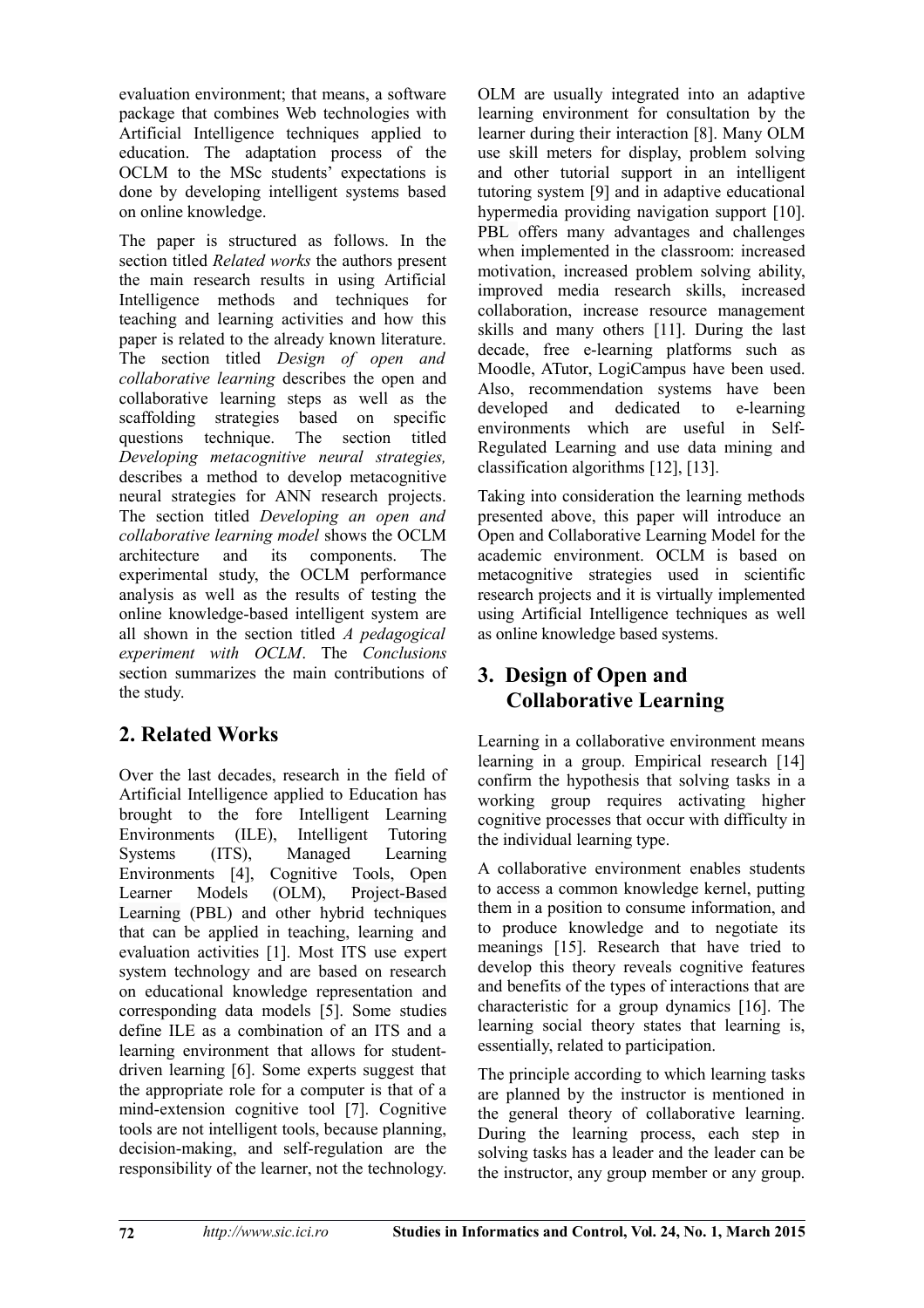The steps in solving learning tasks in a collaborative manner can be described as follows [3]: (1) The instructor assigns tasks; (2) Each working group member explains the individual understanding of the learning tasks; (3) The working group (helped by the instructor, if necessary) negotiates common meaning of learning tasks; (4) The working group identifies strategies to solving tasks; (5) The working group solves the assigned tasks.

The authors of this paper propose an open and collaborative learning model that can be applied in academic environments, a model in which instructors and students interactively take part in choosing curriculum and establishing learning tasks.

#### **3.1 Scaffolding strategies for metacognitive competencies developing**

Open and collaborative learning in a university, at the MSc level, can be done by using study groups, team working for research projects, and it is based on student – student and student – instructor interactions.

In order to systematically address the open and collaborative learning tasks setting, student should be supported by a metacognitive scaffolding [17]. Most students do not show a metacognitive self-determined behavior and that's why it is necessary to integrate the metacognitive scaffolding into the training strategy. Metacognitive scaffolding role is to help students to form and adopt a selfdetermined reflective behavior in learning.

Management skills in educational context can be developed by using metacognitive strategies that include: learning and research planning strategies, monitoring and self-control strategies, and evaluation strategies [18]. In order to form and develop metacognitive competencies in a collaborative learning environment, the instructor has to provide metacognitive scaffolding methods and instruments such as: strategic questions method, the log technique [3]. For this study, the authors have chosen and adapted a metacognitive scaffolding method which is appropriate for open and collaborative learning. The method itself uses the strategic questions technique. A list of customized questions will be presented for three types of strategies that correspond to research projects based learning; projects are implemented by students teams.

According to the existing educational theories, Project-Based Learning (PBL) can be divided into three main processes [11]. In the planning phase, the learner chooses the topic, searches for resources for needed information, and organizes the resources. In the implementation phase, the learner develops the project idea, combines the contributions of the group, and builds the project. In the processing phase, the project is shared with other groups, and feedback is obtained [11].

The scaffolding strategies are adapted to the research projects based open and collaborative learning: (a) planning phase, (b) implementation and monitoring phase, and (c) processing and evaluation phase.

## **4. Developing Metacognitive Strategies**

Teaching MSc students includes an important research plan that can be performed through case studies, research projects and dissertation works. Metacognitive strategies can be developed by instructor-student and studentteam collaboration during the solving stages of team research projects.

In this section a way to developing neural metacognitive strategies will be presented; these strategies are required by the research activity of MSc students, for projects in the ANN field. The neural metacognitive skills aim at developing the ability to identify problem in various fields (problems that can be solved by using connectionist computing properties) as well as to know the specific characteristics of neural model: calculations are performed in parallel and a learning process replaces an a priori development program [2].

A way to develop neural metacognitive strategies will be shown in details; the specific questions method will be used and the three stages will be covered.

(a) Planning a research project means setting up specific tasks, solving stages and, in general, finding answers to all the specific questions of the planning phase.

What tasks should be accomplished in an ANN research project? The answer to this question should start with the first task: understanding the definition of an ANN. An ANN is a structure composed by a certain number of interconnected elementary computation units (artificial neurons). Each neuron has an input-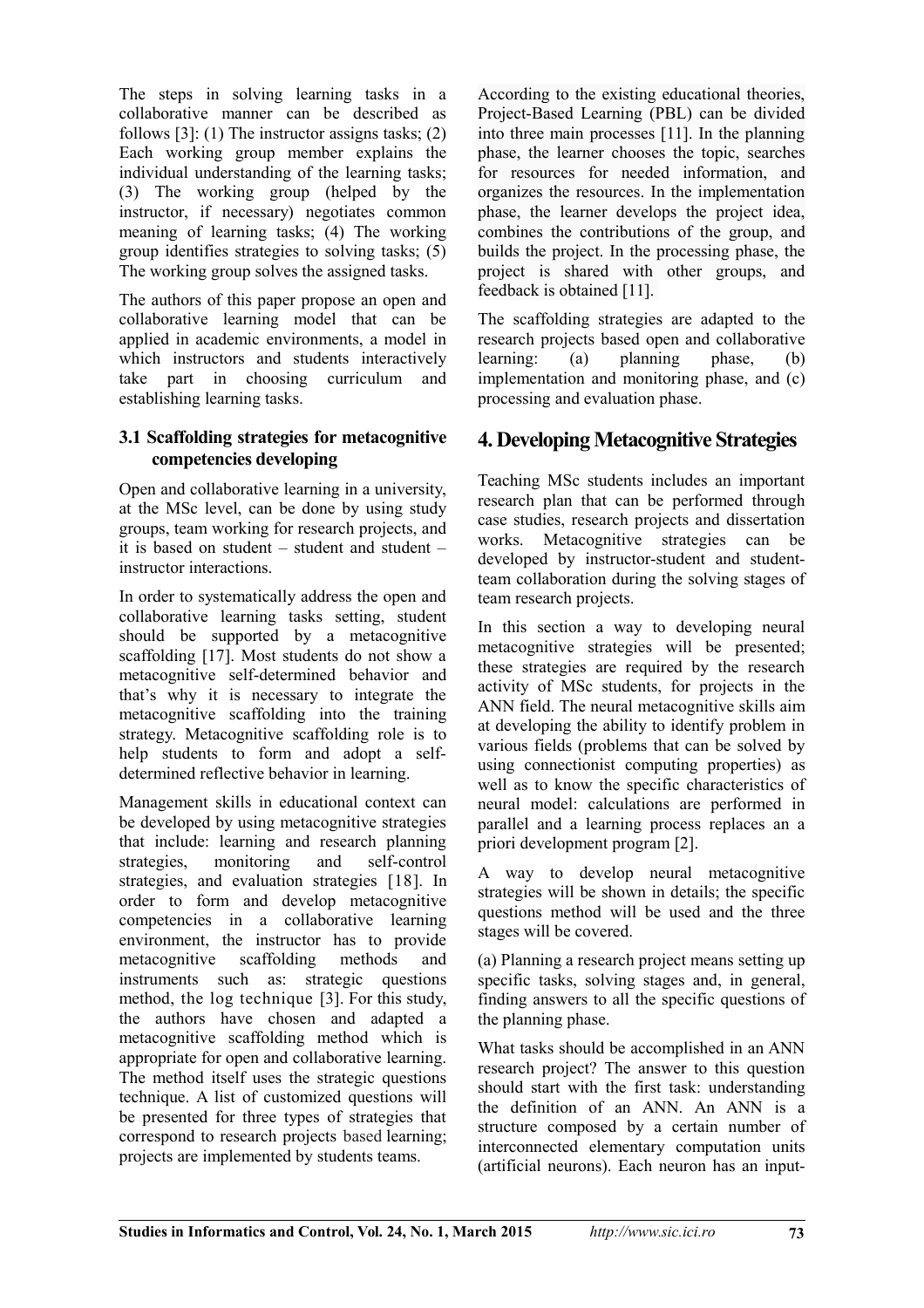output (I/O) characteristic, can have connections to other neurons and implements a local computation process or a function [2]. Other tasks of the project are: explaining the difference between an ANN and an usual processor, listing advantages and disadvantages of ANN, understanding the systemic of the network output, finding and consulting the references that have to be used in solving the project, and finally establishing the solving stages of a specific ANN problem (for example, recognizing decimal digits written in a 10 pixels x 8 pixels area). What kind of knowledge is needed for the assigned task to be performed? For the above mentioned problem, MSc students should have knowledge in Calculus, Matlab, matrix calculation and graphic interpretation of results. What is the task goal? The goal is to obtain a viable network for solving the given problem. An ANN functionality depends on how the input signals are processed and transformed into output signals, by using the neurons' characteristics, the network topology and a learning algorithm [19]. The learning objective is to get a network with a chosen architecture and to find the interconnection weights [2].

What is the solving plan? In solving an ANN problem, the student should touch the stages briefly sketched further.

- 1. Setting up the network inputs. The inputs have to be quantifiable and to be found by using a measurement process. Furthermore, possible deformations of invariant properties of input patterns have to be considered as well as noise sources.
- 2. Setting up the network outputs. These signals have to be understood and translated by the user into real meanings.
- 3. Setting up the network architecture or topology. The interconnection type (recurrent or non-recurrent), number of layers, number of neurons on each layer have to be established.
- 4. Choosing the neurons' characteristic. If a biased input is used, the network offers more flexibility in performing computing operations.
- 5. Choosing a learning (training) algorithm. For example, Perceptron Learning, Delta Rule, Generalized Delta Rule, Neural Associator, Backpropagation could be used [2].
- 6. Setting up the training set, a collection of pairs (known input vector, desired output).

It is highly recommended to use also input vectors that do not represent ideal values; that is, students should use disturbed input patterns when establishing the training set.

- 7. Applying the training algorithm with the chosen training set. As a result, the interconnection weights are obtained.
- 8. Simulating the network. The user applies many testing sets in order to verify the network viability.
- 9. If the network is not viable, the network architecture and/or parameters are changed and the whole process is resumed.

(b) Implementation, monitoring and selfcontrol stages concerning an ANN project can have a few guidelines. Network topology and neurons' characteristics are set up based on a rigorous scientific justification and the training algorithm is applied. The whole team should participate in brainstorming meetings to establish the training set and testing sets, to comment the final results and to establish real ways to improve the project performance.

(c) The processing and evaluation strategies for the research project are based on a few rules. After the project has been successfully tested, the results should be presented in text, tables, graphs etc. Also, conclusions, strengths and weaknesses, and suggestions for future developments are presented and sustained.

Then, the initial goals, methods, steps taken and comparative results obtained with different methods are presented in front of an audience.

# **5. Developing an OCLM**

OCLM based on scientific research projects is suitable and applicable in academic environments for MSc studies and complements modern educational techniques because it stimulates individual creativity and performance. It also develops metacognitive skills in managing and evaluating one's own work. The social and psychological component of OCLM allows the creation of collaborative social skills for team working and fulfilment of communication psychological needs.

#### **5.1 OCLM architecture**

Developing a student-centered OCLM means creating and interactively using a virtual environment based on Web technologies and Artificial Intelligence techniques. OCLM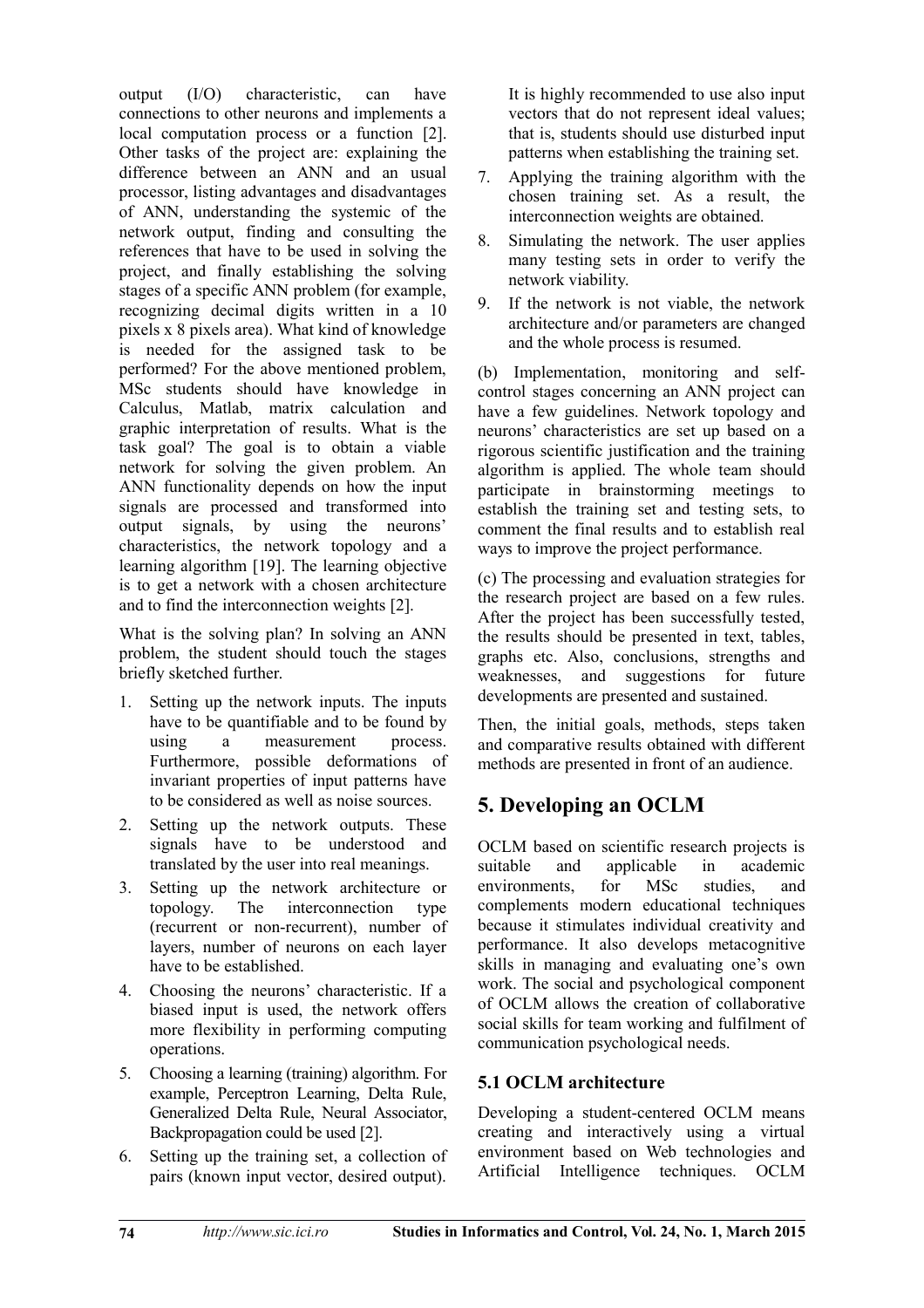

**Figure 1.** OCLM architecture

includes an on-line knowledge-based intelligent system as well as a social and psychological component (Figure 1).

The main components of the on-line knowledge based intelligent system are: the knowledge base, the inference engine, the knowledge acquisition module, the interface and the learning module. The on-line system interface interacts with the Webmaster and the Web users which develop and manage the knowledge basis, query the knowledge base and present the required results. The knowledge acquisition module integrates the new knowledge and interacts with the user interface and the knowledge base. Knowledge acquisition can be done directly, from the environment, or by developing new knowledge through the intelligent system interface. In general, a knowledge base contains Horn clauses that can be represented by facts and rules. Facts are static knowledge and rules express dynamic knowledge or actions rules [20]. If this concept is applied to the on-line knowledge based intelligent system, the knowledge base includes: (a) Open Source data collections, (b) educational instruments, and (c) rules for knowledge processing. The inference engine activates the knowledge base rules and derives new knowledge [20]. The Open Source data collections contain teaching materials that belong to Computer Science: Artificial Neural Networks, Expert Systems, Databases, Computer Programming etc. Educational resources can be accessed by instructors and students via the files that contain courses, evaluation tests, curricula, dissertation subjects, activities planning etc.

The knowledge-based system becomes intelligent through the learning module since this module allows enhancing system performances by deriving new knowledge from the existing ones [19]. Learning is a characteristic of intelligent systems and it represents the cognitive process of acquiring knowledge and skills [12]. The learning module uses memorized knowledge about the problem solution.

#### **5.2 The social and psychological module**

OCLM includes a social and psychological component that develops the social theory of active participation, in groups, in the learning process, by: communication, collaboration, and adaptation. Collaboration inside a team has psychological benefits because the students are asked to have an active role in teaching, learning and evaluation. In turn, the instructor enhances students' self-confidence, adapting capacities, and responsibility for the own activity. When the OCLM is applied to ANN, collaboration and communication instructor student are focused on developing metacognitive neural strategies. Working in teams for solving research neural projects will make students learn how to cooperate, to discover and process information, to set-up connexions between neural theoretical concepts and real life problems.

#### **5.3 Software implementation method**

OCLM uses an e-Learning platform based on Open source data collections and the educational Moodle software stored at http://www.programare.biz/E/indexE.html and http://programare.biz/moodle/login/index.php. The learning module is revealed by on-line evaluation tests that include memorized questions and answers in the system knowledge database. An online evaluation test example realized in Javascript and Html is available at www.programare.biz/E/RNAE/TRNAe.htm.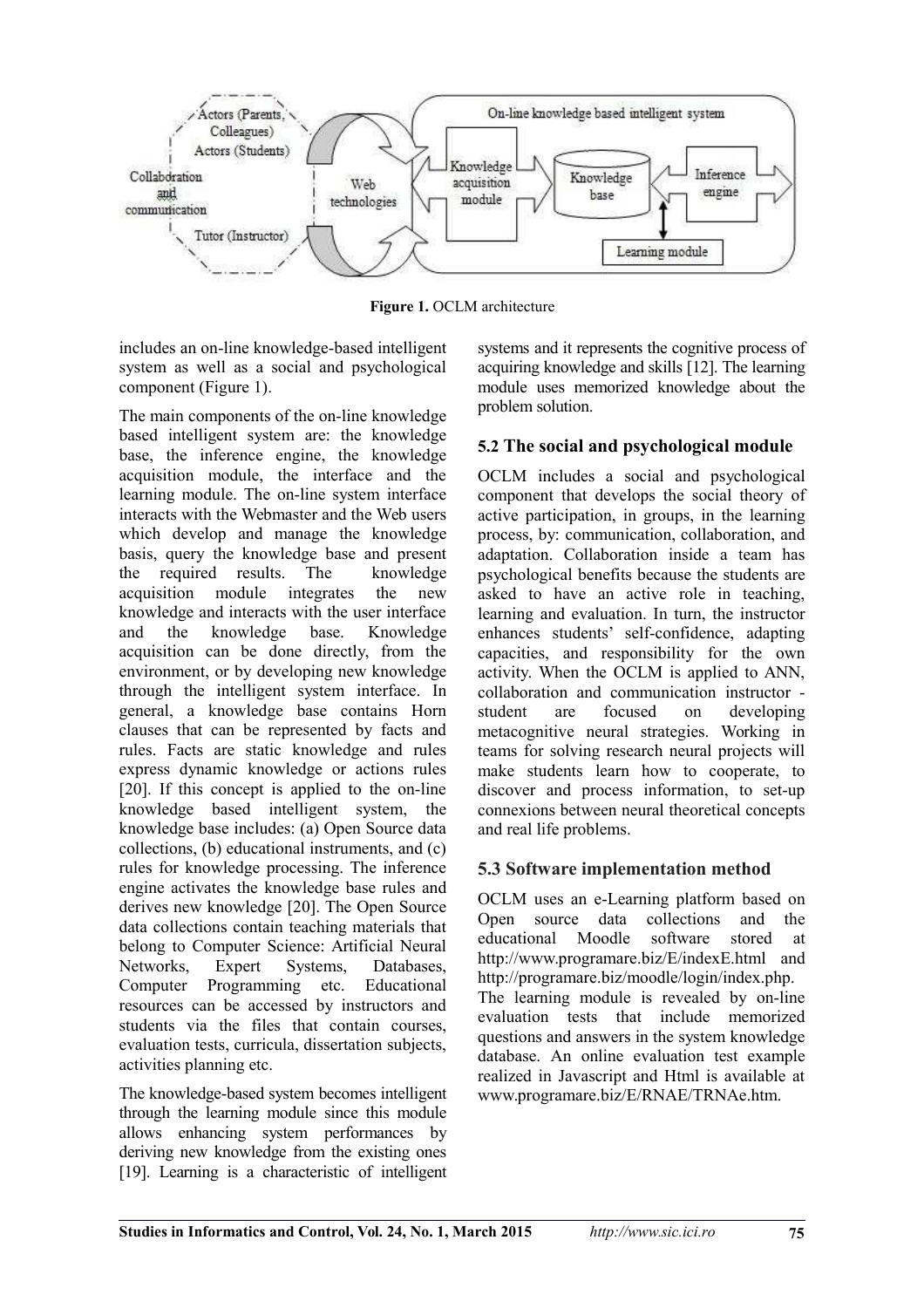## **6. A Pedagogical Experiment with OCLM**

The open and collaborative method based on metacognitive neural strategies development for research projects has been analysed for the discipline Artificial Neural Networks; this discipline is included in the MSc curricula for two specializations, Informatics and Advanced automation, at the authors' university. A pedagogical experiment will be developed. During this experiment, traditional methods and the proposed OCLM have been alternatively applied in teaching, learning and evaluation processes.

Then, a comparative analysis has to be done to highlight students' motivation and results when dissertation works are developed. These works have been coordinated by instructors involved into the experiment. The experiment has been performed by using two samples (groups of students): the control group (witness) and the experimental group. During the university year 2013 – 2014, instructors involved into the pedagogical experiment chose classical teaching methods for the control group, while in 2014 – 2015, they used the OCLM for the experimental group.

#### **6.1 OCLM performance analysis**

A conclusive analysis of the OCLM can be done by taking into consideration the following parameters: (a) the number of students who choose to make a dissertation work in ANN, (b) the number of students who choose to make dissertation works in all the disciplines taught by the instructors involved into the experiment, (c) the number of students who obtained a pass grade on a dissertation in ANN, and (d) the number of students who obtained a pass grade on a dissertation in all the disciplines taught by the instructors involved into the experiment.

Figure 2 reveals superior results for the experimental group, for which the OCLM was used, in comparison with the control group, for which the classical teaching and learning methods were used. The number of students who completed master studies with a dissertation work in ANN (parameter c), for the experimental group, was higher than the same parameter for the control group. Similarly, the number of dissertation works in all the disciplines (parameter d), for the experimental

group, was higher than the same parameter for the control group.



**Figure 2.** Comparative analysis of the results of groups of students

To investigate the efficiency of the proposed OCLM, two functions have been defined to evaluate the degree in which MSC studies were completed (both for ANN dissertations and all disciplines dissertations), for the *n* instructors involved into the pedagogical experiment. Then

$$
Deg_{ANN}(n) = \sum_{i=1}^{n} C_{ANN}(i) , \qquad (1)
$$

where  $C_{ANN}(i)$  represents the MSc graduation coefficient with ANN dissertation works, coordinated by the instructor *i* . This coefficient can be found (on a 0 to 1 scale) as a ratio between the number of ANN dissertation works presented and the number of ANN dissertation works assigned. Similarly,

$$
Deg_T(n)=\sum_{i=1}^n C_T(i)\,,\qquad(2)
$$

where  $C_T(i)$  is the MSc graduation coefficient with all the disciplines dissertation works, coordinated by the instructor *i*.

Students' motivation to complete MSc studies can be found, for each group of students, as an average of graduation degree in ANN (1) and that in all the other disciplines (2):

$$
M(n) = (Deg_{ANN}(n) + Deg_T(n)/2 \tag{3}
$$

In Table 1 the MSc graduation coefficients and students' motivation are presented. They have been determined by applying equations (1), (2) and (3). MSc graduation degree for the two groups are shown in Figure 3 and the graphical representation proves the efficiency of applying the OCLM. Students in the experimental group, who completed MSc in Informatics or System Engineering by presenting ANN dissertation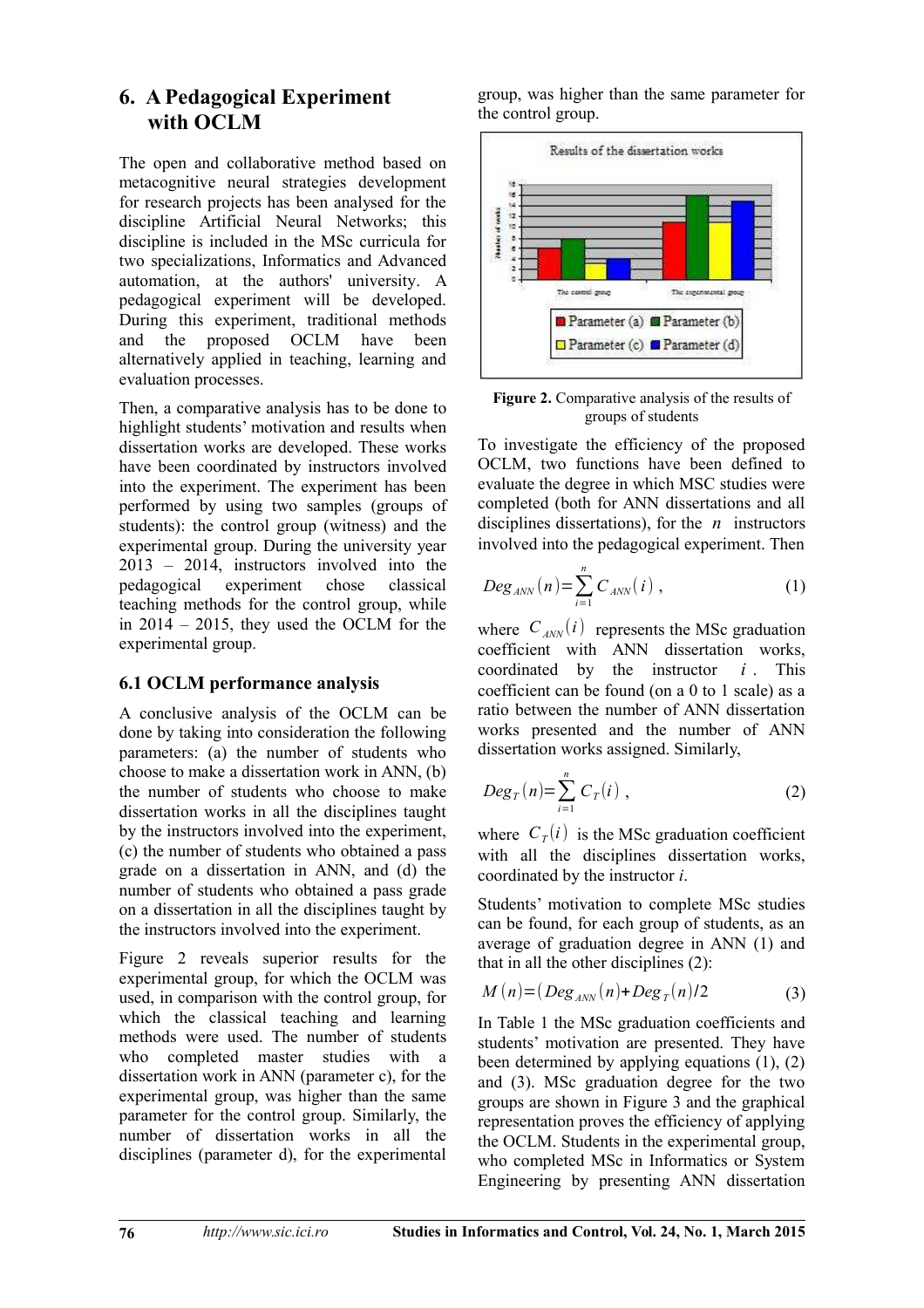works or any other discipline included into the OCLM based pedagogical experiment, had better results than the students in the control group, for which traditional education methods were used. Also, students' motivation to complete MSc studies was higher for the experimental group than for the control group.



**Figure 3.** MSc graduation degree analysis.

#### **6.2 Testing the on-line knowledge-based intelligent system**

In order to test the intelligent system, a traffic analysis has been done and an analysis of the log events for the Open Source collections of the disciplines that were taught by the instructors involved into experiment. The last 8 months statistics include: HTTP (Web) use, number of visitors, number of unique IP addresses, number of accessed pages and bandwidth (Figure 4). Knowledge-based intelligent system functionality has been proved also by the place of access (countries) and the modality to access the Web pages (direct or using Web search robots such as Googlebot, Crawler etc) (Table 2 and Table 3). The above mentioned site has a Google index that is used by the search engines to rapidly find information.



**Figure 4.** Traffic and log events analysis.

**Table 1.** MSc graduation coefficients

| <b>MSc</b> graduation<br>degree               | Control<br>group | <b>Experimental</b><br>group |
|-----------------------------------------------|------------------|------------------------------|
| All the disciplines<br>graduation coefficient | 0.5              | 0.94                         |
| ANN graduation<br>coefficient                 | 0.5              |                              |
| Students' motivation                          | 05               | 0.96875                      |

**Table 2.** Intelligent system accessing statistics.

| <b>Countries</b> | Pages  | Views  | <b>Bytes</b> |
|------------------|--------|--------|--------------|
| Romania          | 74,740 | 95,049 | 3.45 GB      |
| U.S.A.           | 1,255  | 2,395  | 3.59 GB      |
| China            | 411    | 580    | 31.66 MB     |
| Italy            | 250    | 353    | 42.22 MB     |
| Japan            | 249    | 260    | 6.45 MB      |

**Table 3.** Access mode.

| <b>Users / Robots</b><br>2014 | Accesse<br>s | <b>Bytes</b> |
|-------------------------------|--------------|--------------|
| Login with users              | 102,862      | 10.80 GB     |
| Googlebot                     | 14,526       | 605.53 MB    |
| Unknown robot                 | 14,534       | 169.29 MB    |
| Yahoo Slurp                   | 51           | 769.85 KB    |

# **7. Conclusions**

This paper presents an open and collaborative learning model based on neural metacognitive strategies that are specific to research projects for MSc studies. The effectiveness of the proposed model has been proved by analyzing the MSc students results and by testing the functionality of the on-line knowledge based intelligent system that was used by the instructors involved into the pedagogical experiment.

# **REFERENCES**

- 1. BISWAS, G., J. S. KINNEBREW, **How Do Students' Learning Behaviors Evolve in Scaffolded Open-Ended Learning Environments?**, Proceedings of the 21st International Conference on Computers in Education ICCE, Indonesia, Nov. 2013.
- 2. BRUSILOVSKY, P., **Student Model centered Architecture for Intelligent Learning Environments,** Proceedings of